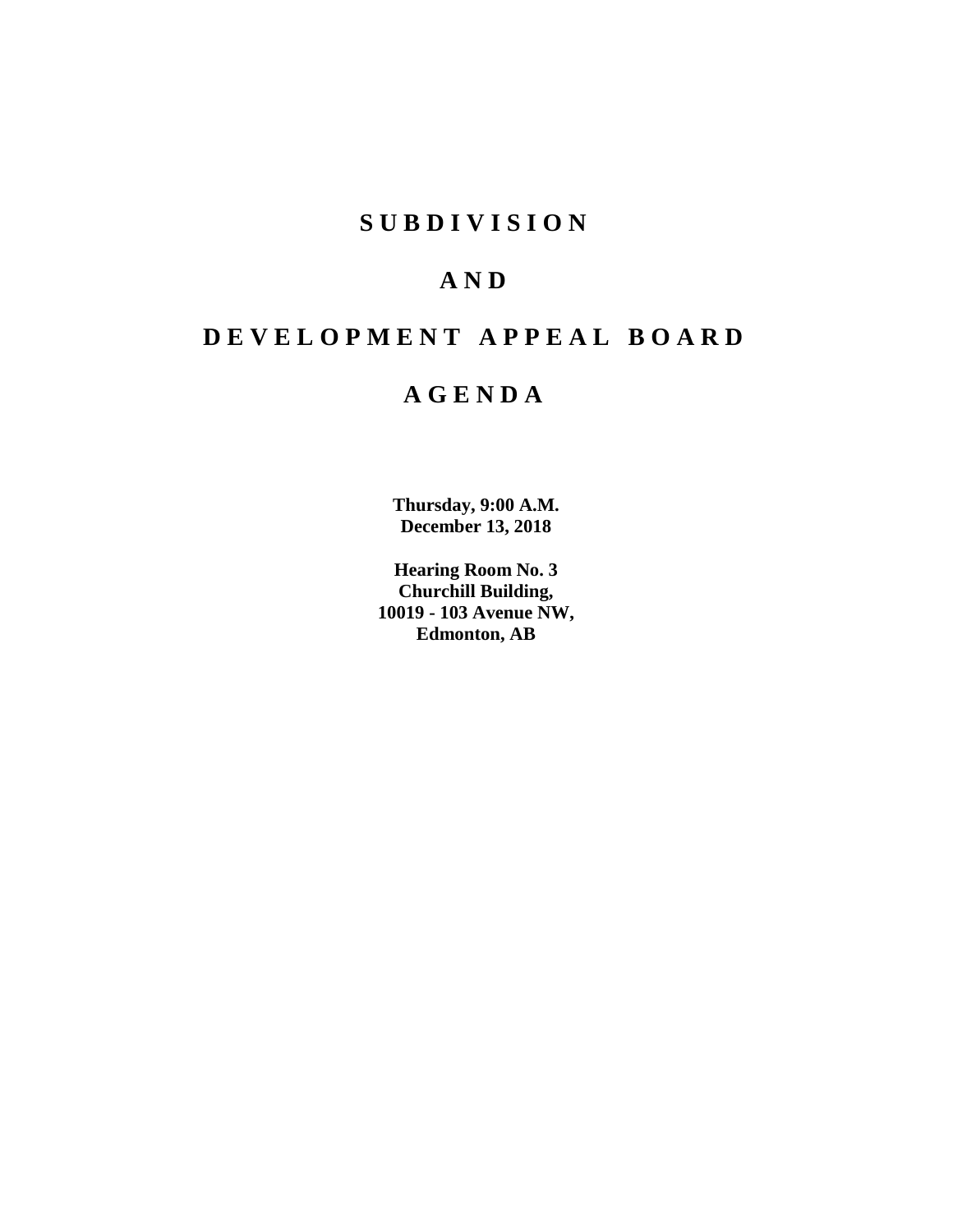# **SUBDIVISION AND DEVELOPMENT APPEAL BOARD HEARING ROOM NO. 3**

| 9:00 A.M. | SDAB-D-18-201                                                                                                                                | To change the use from General Retail Stores to<br>Cannabis Retail Sales |  |
|-----------|----------------------------------------------------------------------------------------------------------------------------------------------|--------------------------------------------------------------------------|--|
|           |                                                                                                                                              | 4303 - 167 AVENUE NW                                                     |  |
|           |                                                                                                                                              | Project No.: 287222895-001                                               |  |
|           |                                                                                                                                              |                                                                          |  |
| NOTE:     | Unless otherwise stated, all references to "Section numbers" in this Agenda<br>refer to the authority under the Edmonton Zoning Bylaw 12800. |                                                                          |  |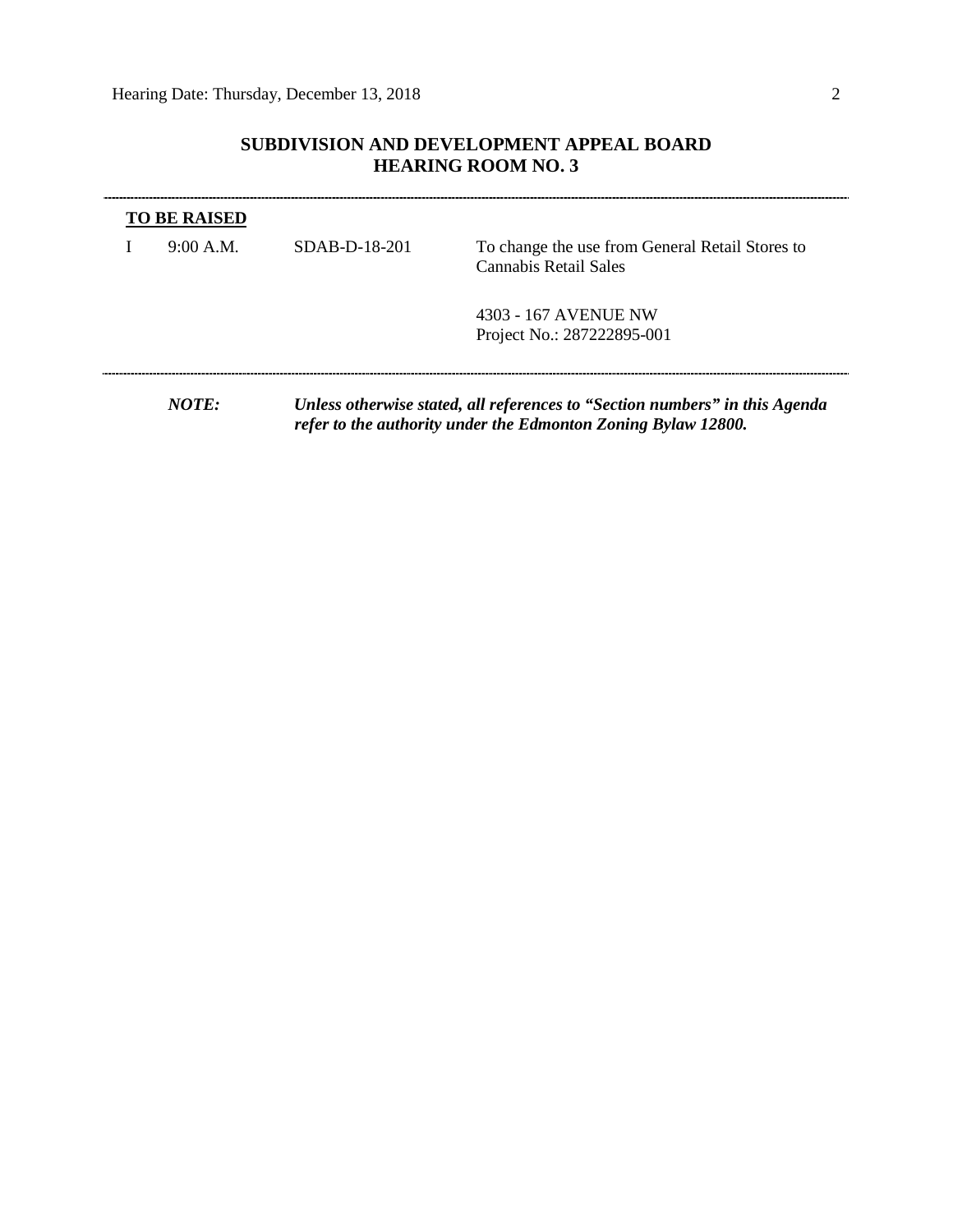#### **TO BE RAISED**

#### ITEM I: 9:00 A.M. FILE: SDAB-D-18-201

to Cannabis Retail Sales

# AN APPEAL FROM THE DECISION OF THE DEVELOPMENT OFFICER

APPELLANT:

APPLICATION NO.: 287222895-001

APPLICATION TO: Change the use from General Retail Stores

DECISION OF THE DEVELOPMENT AUTHORITY: Refused

DECISION DATE: October 26, 2018

MUNICIPAL DESCRIPTION OF SUBJECT PROPERTY: 4303 - 167 AVENUE NW

OVERLAY: N/A

DATE OF APPEAL: November 15, 2018

LEGAL DESCRIPTION: Plan 1421576 Blk 25 Lot 4

ZONE: CB2-General Business Zone

STATUTORY PLAN: Brintnell Neighbourhood Structure Plan Pilot Sound Area Structure Plan

## *Grounds for Appeal*

The Appellant provided the following reasons for appealing the decision of the Development Authority:

> The proposed development will not unduly interfere with the amenities of the neighborhood.

> The proposed development will not materially interfere with or affect the use, enjoyment or value of neighboring parcels of land.

> The proposed development conforms with the use prescribed for the subject land or building in the zoning bylaw. The subject site is zoned CB2 and within that zoning the proposed development is a permitted use.

> The proposed development complies with Section 105 (3) of the Gaming, Liquor and Cannabis Regulation.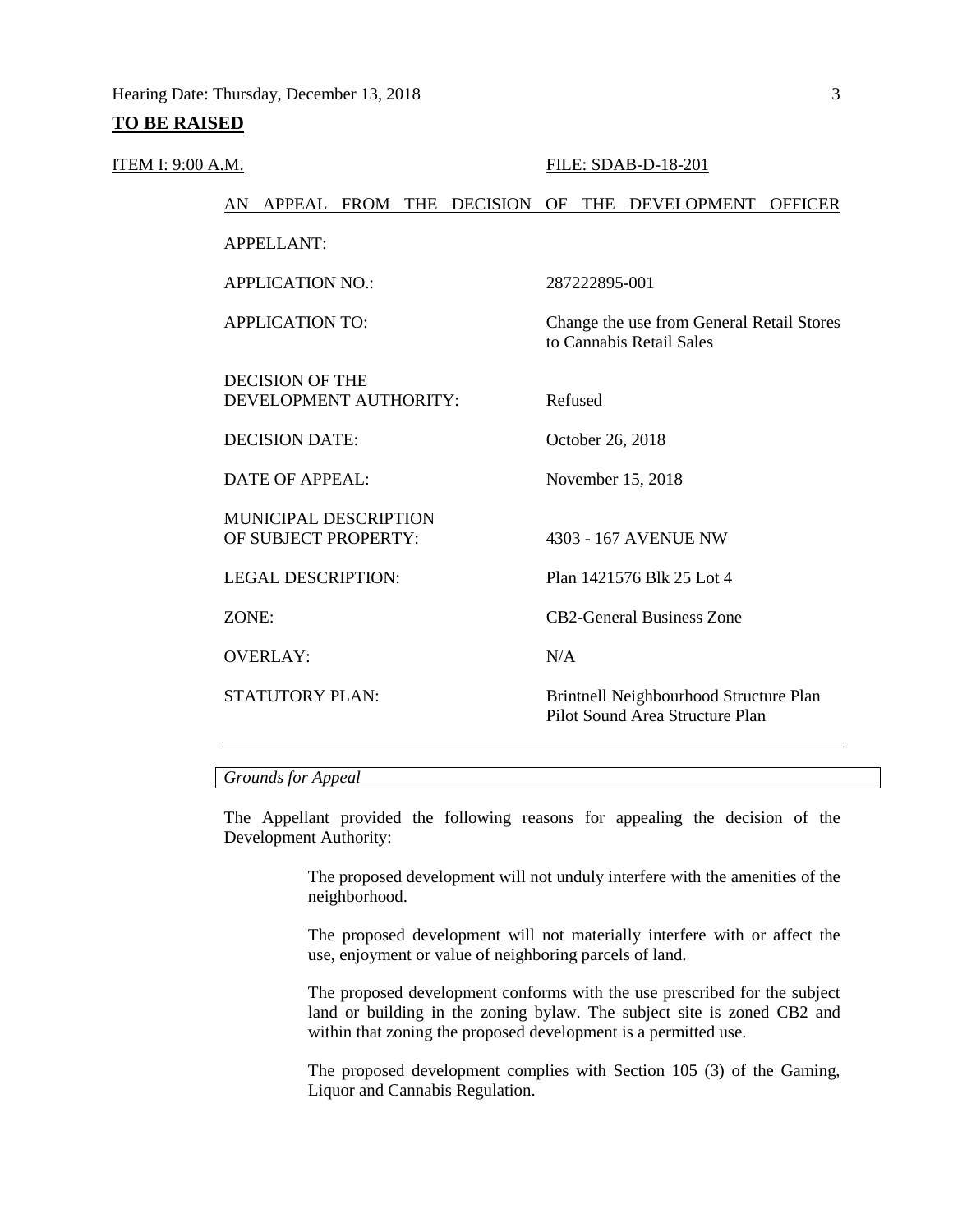The Court of Appeal has determined the board has the power to vary a general regulation

*General Matters*

**The Subdivision and Development Appeal Board (the "Board") made and passed the following motion on December 5, 2018:**

**"That SDAB-D-18-201 is TABLED to December 13, 2018, at 9:00 a.m."**

#### **Appeal Information:**

The *Municipal Government Act*, RSA 2000, c M-26 states the following:

#### **Grounds for Appeal**

**685(1)** If a development authority

- (a) fails or refuses to issue a development permit to a person,
- (b) issues a development permit subject to conditions, or
- (c) issues an order under section 645,

the person applying for the permit or affected by the order under section 645 may appeal to the subdivision and development appeal board.

#### **Appeals**

**686(1)** A development appeal to a subdivision and development appeal board is commenced by filing a notice of the appeal, containing reasons, with the board,

- (a) in the case of an appeal made by a person referred to in section 685(1)
	- (i) with respect to an application for a development permit,
		- (A) within 21 days after the date on which the written decision is given under section 642, […]

#### **Hearing and Decision**

**687(3)** In determining an appeal, the subdivision and development appeal board

…

(a.1) must comply with the land use policies;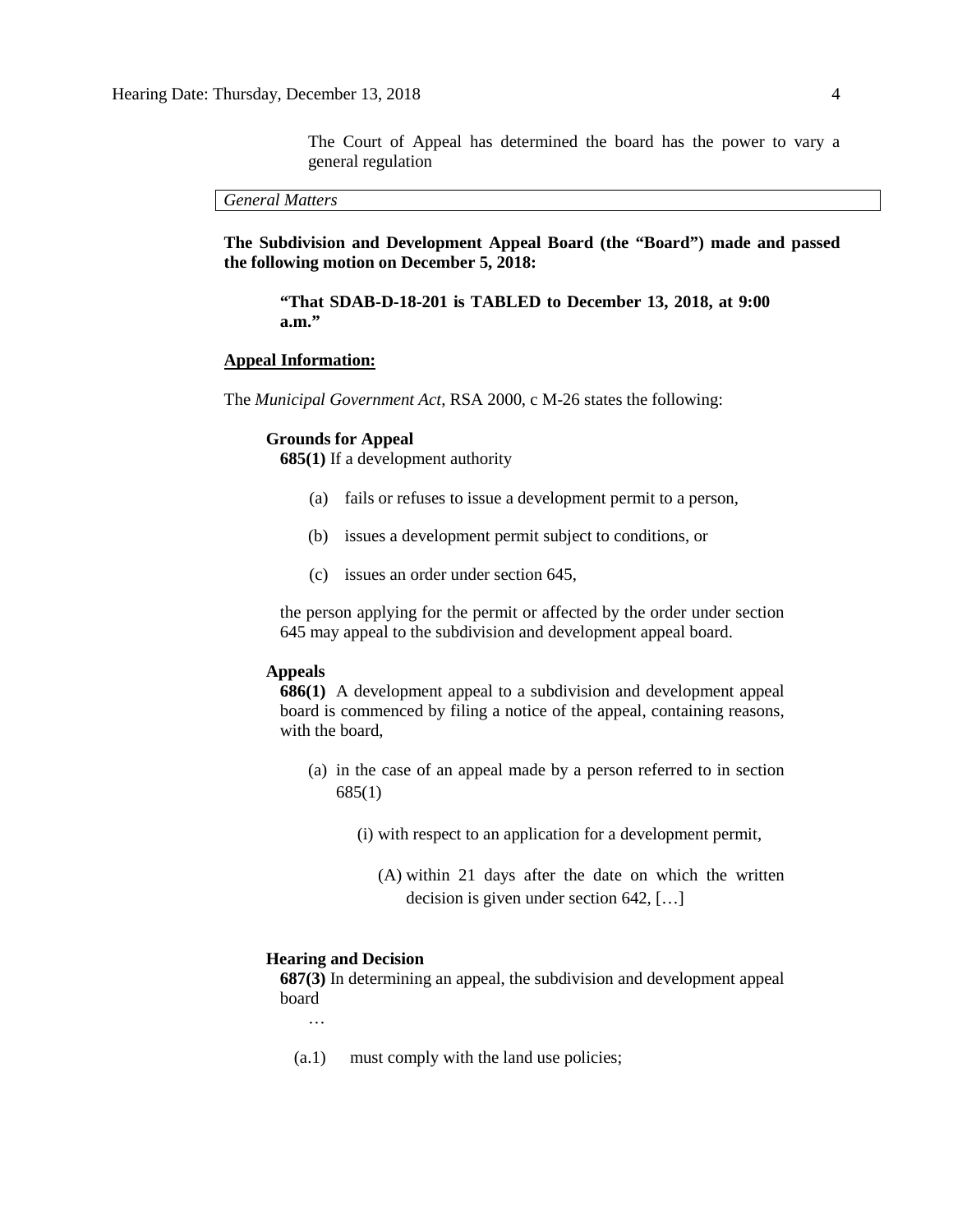## Hearing Date: Thursday, December 13, 2018 5

- (a.2) subject to section 638, must comply with any applicable statutory plans;
- (a.3) subject to clause (d), must comply with any land use bylaw in effect;
- (a.4) must comply with the applicable requirements of the regulations under the Gaming, Liquor and Cannabis Act respecting the location of premises described in a cannabis licence and distances between those premises and other premises;
- …
	- (c) may confirm, revoke or vary the order, decision or development permit or any condition attached to any of them or make or substitute an order, decision or permit of its own;
	- (d) may make an order or decision or issue or confirm the issue of a development permit even though the proposed development does not comply with the land use bylaw if, in its opinion,
		- (i) the proposed development would not
			- (A) unduly interfere with the amenities of the neighbourhood, or
			- (B) materially interfere with or affect the use, enjoyment or value of neighbouring parcels of land,
		- and
		- (ii) the proposed development conforms with the use prescribed for that land or building in the land use bylaw.

#### **General Provisions from the** *Edmonton Zoning Bylaw*

Section 340.2(6) states **Cannabis Retail Sales** is a **Permitted Use** in the **(CB2) General Business Zone.** 

Under Section 7.4(9), **Cannabis Retail Sales** means:

development used for the retail sale of Cannabis that is authorized by provincial or federal legislation. This Use may include retail sales of Cannabis accessories. This Use does not include Cannabis Production and Distribution.

Under Section 6.1, **Cannabis** means a cannabis plant and anything referred to in subsection (a) of this definition but does not include anything referred to in subsection (b) of this definition: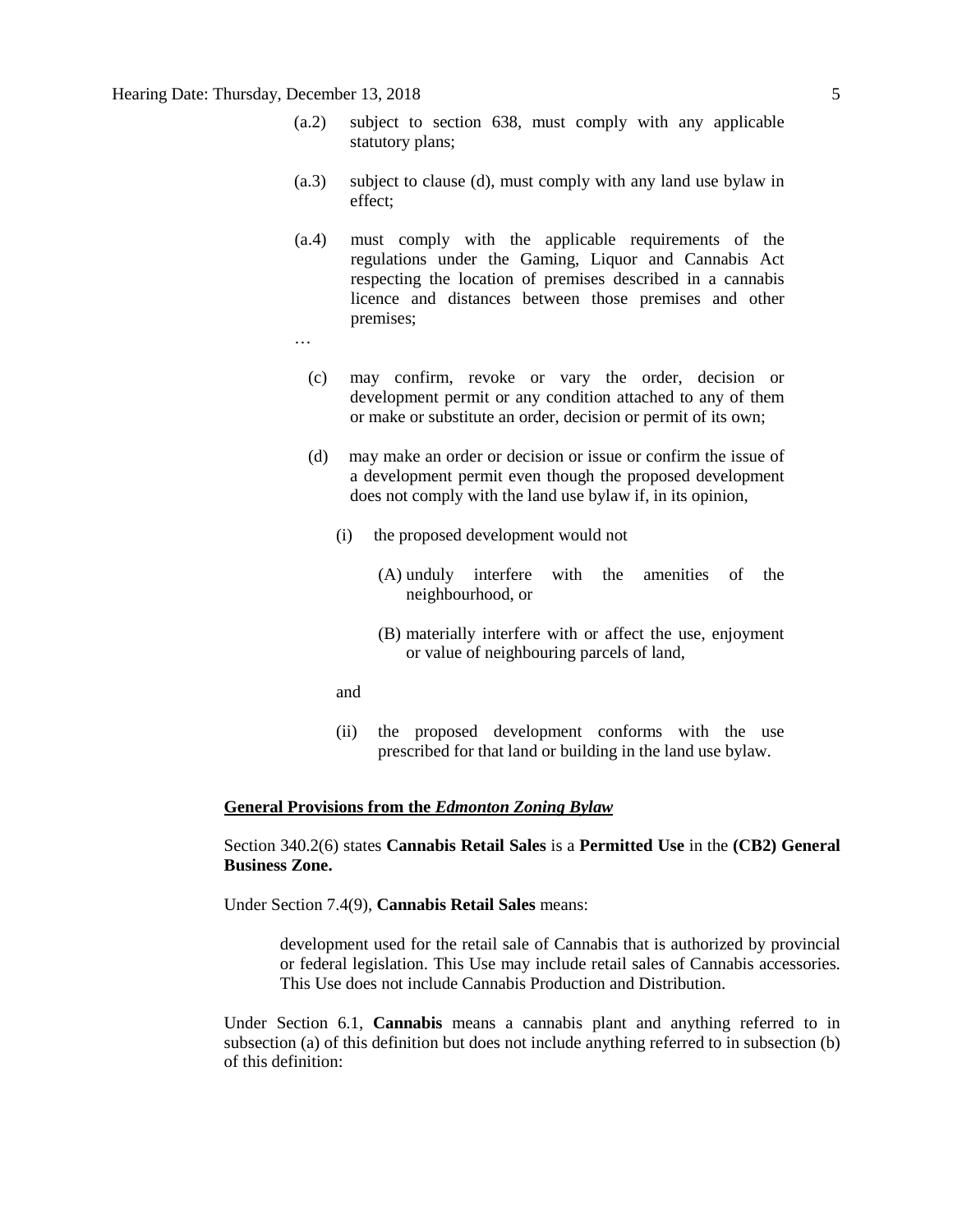### Hearing Date: Thursday, December 13, 2018 6

- a. Cannabis includes:
	- i. any part of a cannabis plant, including the phytocannabinoids produced by, or found in, such a plant, regardless of whether that part has been processed or not, other than a part of the plant referred to in subsection (b) of this definition.
	- ii. any substance or mixture of substances that contains or has on it any part of such a plant;
	- iii. any substance that is identical to any phytocannabinoid produced by, or found in, such a plant, regardless of how the substance was obtained.
- b. Notwithstanding subsection (a) of this definition, Cannabis does not include:
	- i. a non-viable seed of a cannabis plant;
	- ii. a mature stalk, without any leaf, flower, seed or branch, of such plant;
	- iii. fibre derived from a stalk referred in subsection  $(b)(ii)$  of this definition; and
	- iv. the root or any part of the root of such a plant

Under section 7.8(12), **Public Libraries and Cultural Exhibits** means:

means development for the collection of literary, artistic, musical and similar reference materials in the form of books, manuscripts, recordings and films for public Use; or a development for the collection, preservation and public exhibition of works or objects of historical, scientific or artistic value. Typical Uses include libraries, museums and public, not-for-profit art galleries.

Section 340.1 states that the **General Purpose** of **(CB2) General Business Zone** is to provide for businesses that require large Sites and a location with good visibility and accessibility along, or adjacent to, major public roadways.

*Section 70 – Cannabis Retail Sales Regulations*

- 1. Any Cannabis Retail Sales shall not be located less than 200 m from any other Cannabis Retail Sales. For the purposes of this subsection only:
	- a. The [200 m](javascript:void(0);) separation distance shall be measured from the closest point of the Cannabis Retail Sales Use to the closest point of any other approved Cannabis Retail Sales Use;
	- b. A Development Officer shall not grant a variance to reduce the separation distance by more than [20 m](javascript:void(0);) in compliance wit[h Section 11;](https://webdocs.edmonton.ca/InfraPlan/zoningbylaw/ZoningBylaw/Part1/Administrative/11__Authority_and_Responsibility_of_the_Development_Officer.htm) and
	- c. The issuance of a Development Permit which contains a variance to separation distance as described in 70(1)b shall be issued as a Class B Discretionary Development.
- **2. Any Site containing a Cannabis Retail Sales shall not be located less than [200 m](javascript:void(0);) from any Site being used for a public library, or for public or private education**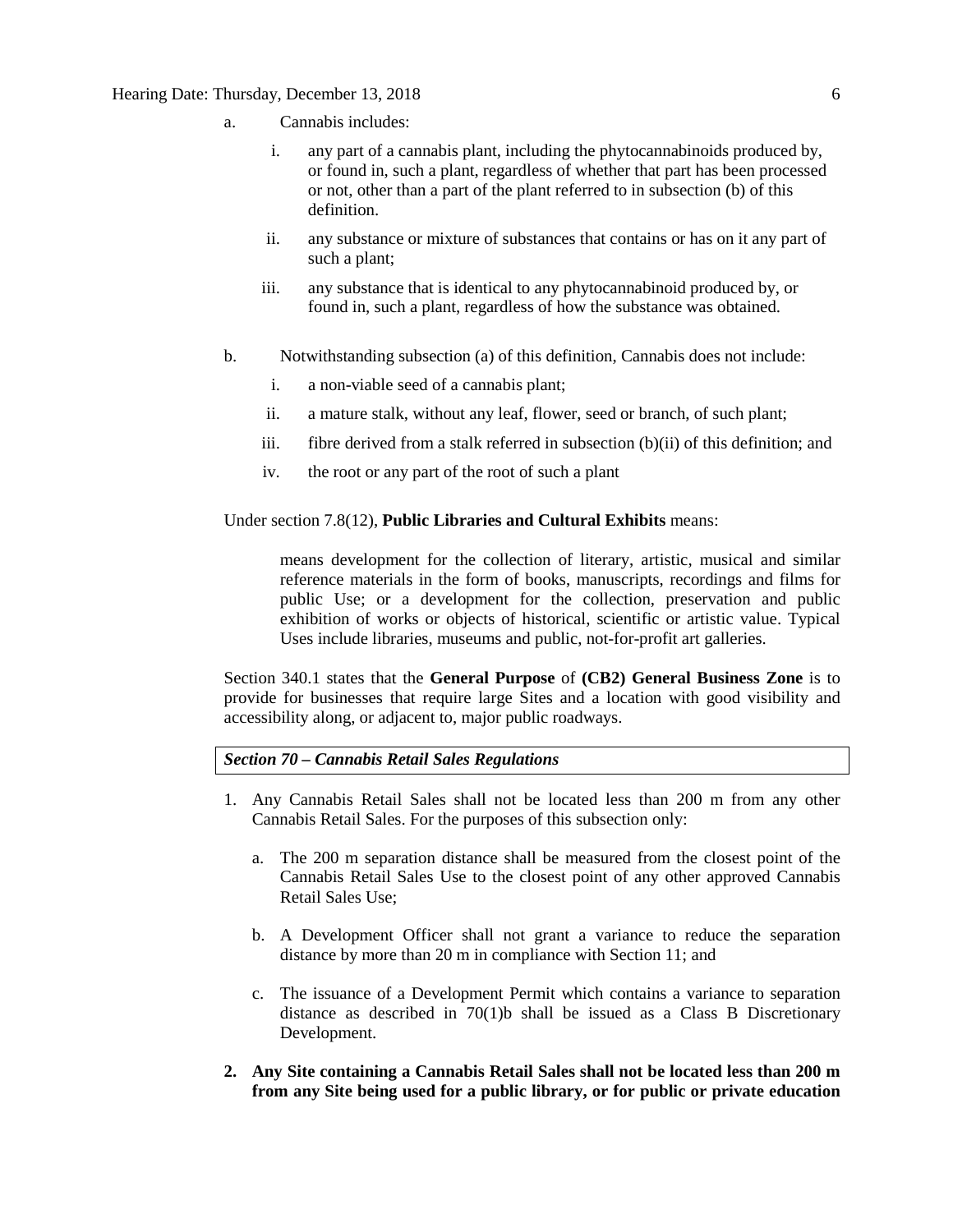**at the time of the application for the Development Permit for the Cannabis Retail Sales. For the purposes of this subsection only:**

- **a. The [200 m](javascript:void(0);) separation distance shall be measured from the closest point of the subject Site boundary to the closest point of another Site boundary, and shall not be measured from Zone boundaries or from the edges of structures;**
- b. the term "public library" is limited to the collection of literary, artistic, musical and similar reference materials in the form of books, manuscripts, recordings and films for public use, and does not include private libraries, museums or art galleries; and
- c. the term "public or private education" is limited to elementary through to high schools inclusive only, and does not include dance schools, driving schools or other Commercial Schools.
- 3. Any Site containing a Cannabis Retail Sales shall not be located less than [100 m](javascript:void(0);) from any Site being used for Community Recreation Services Use, a community recreation facility, a provincial health care facility, as public lands, or any Site that is designated as school reserve or municipal and school reserve at the time of the application for the Development Permit for the Cannabis Retail Sales. For the purposes of this subsection only:
	- a. The [100 m](javascript:void(0);) separation distance shall be measured from the closest point of the subject Site boundary to the closest point of another Site boundary, and shall not be measured from Zone boundaries or from the edges of structures;
	- b. the term "community recreation facilities" means indoor municipal facilities used primarily by members of the public to participate in recreational activities conducted at the facilities, as per the Municipal Government Act; and
	- c. the term "public lands" is limited to Sites zoned AP, and Sites zoned A.

### **4. Notwithstanding [Section 11](https://webdocs.edmonton.ca/InfraPlan/zoningbylaw/ZoningBylaw/Part1/Administrative/11__Authority_and_Responsibility_of_the_Development_Officer.htm) of this Bylaw, a Development Officer shall not grant a variance to subsection 70(2) or 70(3).**

- 5. Cannabis Retail Sales shall include design elements that readily allow for natural surveillance to promote a safe urban environment, where applicable and to the satisfaction of the development officer, including the following requirements:
	- a. customer access to the store is limited to a store front that is visible from the street other than a Lane, or a shopping centre parking lot, or a mall access that allows visibility from the interior of the mall into the store;
	- b. the exterior of all stores shall have ample transparency from the street;
	- c. Any outdoor lighting shall be designed to ensure a well-lit environment for pedestrians and illumination of the property; and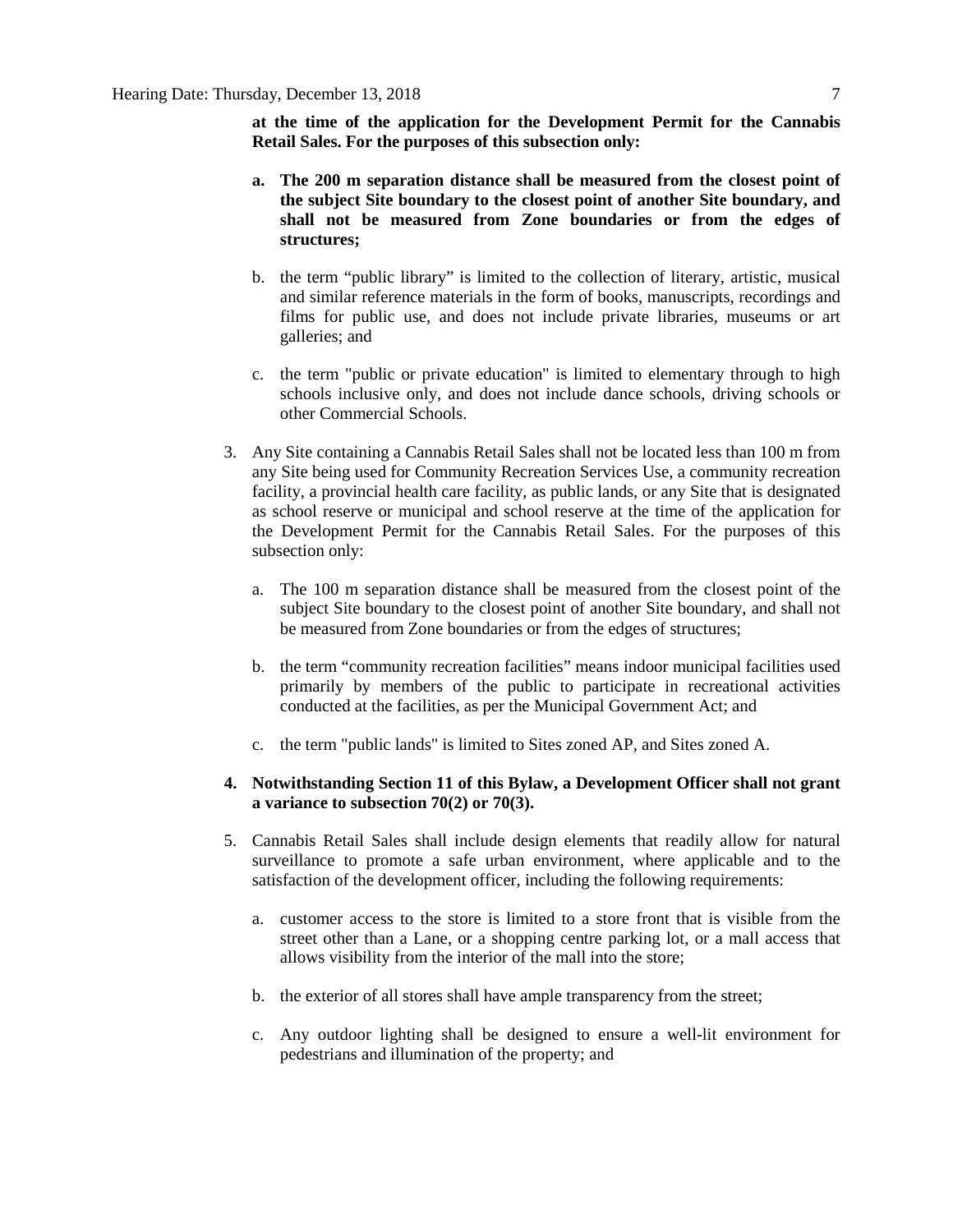- d. Landscaping shall be low-growing shrubs or deciduous trees with a high canopy at maturity to maintain natural surveillance.
- 6. The Development Officer shall impose a condition on any Development Permit issued for Cannabis Retail Sales requiring that the development:
	- a. shall not commence until authorized by and compliant with superior legislation; and
	- b. must commence within nine (9) months of the date of approval of the Development Permit.
- 7. For the purposes of Section 70(6), development commences when the Cannabis Retail Sales Use is established or begins operation.

## **Development Officer's Determination**

The proposed Cannabis Retail Store does not comply with the minimum setback requirement from a site containing a public library (Section 70.2):

Required Setback: 200 m Proposed Setback: 0 m Deficient by 200 m

Under Section 70.4 of the Zoning Bylaw, the Development Officer is prohibited from granting a variance to the minimum setback to allow for the proposed Cannabis Retail Store **[unedited]**

| <b>Previous Subdivision and Development Appeal Board Decision</b> |                                                                                               |                                                                                                                                                                                                                |  |  |  |  |  |  |  |
|-------------------------------------------------------------------|-----------------------------------------------------------------------------------------------|----------------------------------------------------------------------------------------------------------------------------------------------------------------------------------------------------------------|--|--|--|--|--|--|--|
| <b>Application Number</b>                                         | <b>Description</b>                                                                            | <b>Decision</b>                                                                                                                                                                                                |  |  |  |  |  |  |  |
| $SDAB-D-15-218$                                                   | To construct a Restaurant (376)<br>square metres of Public Space;<br>including outdoor patio) | October 15, 2015; The appeal<br>ALLOWED<br>and<br>is.<br>the<br>decision of the Development<br>Authority is Revoked.<br>The<br>development is GRANTED<br>applied for to<br>the<br>as<br>Development Authority. |  |  |  |  |  |  |  |

# Notice to Applicant/Appellant

Provincial legislation requires that the Subdivision and Development Appeal Board issue its official decision in writing within fifteen days of the conclusion of the hearing.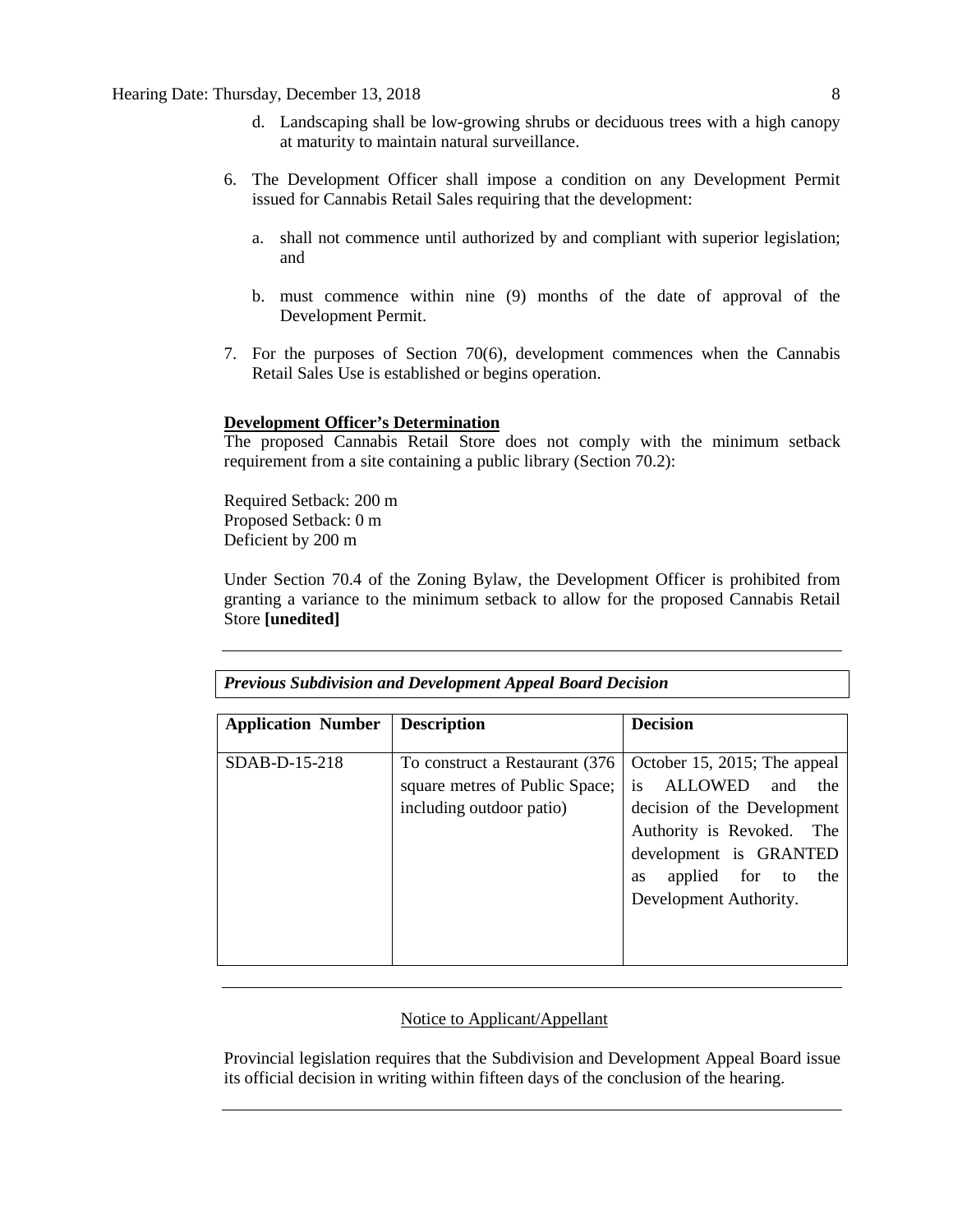| <b>Jmönton</b>                                                                                                    |                                                         | <b>Application for</b>                         |                                                                                                                   | Application Date:<br>Printed:<br>Page:                                                                                          | Project Number: 287222895-001<br>JUL 11, 2018<br>November 15, 2018 at 3:04 PM<br>1 of 1 |  |  |  |  |  |
|-------------------------------------------------------------------------------------------------------------------|---------------------------------------------------------|------------------------------------------------|-------------------------------------------------------------------------------------------------------------------|---------------------------------------------------------------------------------------------------------------------------------|-----------------------------------------------------------------------------------------|--|--|--|--|--|
| <b>Major Development Permit</b>                                                                                   |                                                         |                                                |                                                                                                                   |                                                                                                                                 |                                                                                         |  |  |  |  |  |
| This document is a Development Permit Decision for the development application described below.                   |                                                         |                                                |                                                                                                                   |                                                                                                                                 |                                                                                         |  |  |  |  |  |
| Applicant                                                                                                         |                                                         |                                                | Property Address(es) and Legal Description(s)<br>4303 - 167 AVENUE NW<br>Plan 1421576 Blk 25 Lot 4                |                                                                                                                                 |                                                                                         |  |  |  |  |  |
| <b>Scope of Application</b><br>To change the use from General Retail Stores to Cannabis Retail Sales.             |                                                         |                                                |                                                                                                                   |                                                                                                                                 |                                                                                         |  |  |  |  |  |
| <b>Permit Details</b>                                                                                             |                                                         |                                                |                                                                                                                   |                                                                                                                                 |                                                                                         |  |  |  |  |  |
| Class of Permit:<br>Gross Floor Area (sq.m.):<br>New Sewer Service Required: N<br>Site Area (sq. m.):             |                                                         |                                                | Contact Person:<br>Lot Grading Needed?: N<br>NumberOfMainFloorDwellings:<br>Stat, Plan Overlay/Annex Area: (none) |                                                                                                                                 |                                                                                         |  |  |  |  |  |
| I/We certify that the above noted details are correct.                                                            |                                                         |                                                |                                                                                                                   |                                                                                                                                 |                                                                                         |  |  |  |  |  |
| Applicant signature:                                                                                              |                                                         |                                                |                                                                                                                   |                                                                                                                                 |                                                                                         |  |  |  |  |  |
| <b>Development Application Decision</b><br>Refused<br>Issue Date: Oct 26, 2018 Development Authority: WELCH, IMAI |                                                         |                                                |                                                                                                                   |                                                                                                                                 |                                                                                         |  |  |  |  |  |
| <b>Reason for Refusal</b><br>(Section 70.2):                                                                      |                                                         |                                                |                                                                                                                   | The proposed Cannabis Retail Store does not comply with the minimum setback requirement from a site containing a public library |                                                                                         |  |  |  |  |  |
| Required Setback: 200 m<br>Proposed Setback: 0 m<br>Deficient by 200 m                                            |                                                         |                                                |                                                                                                                   |                                                                                                                                 |                                                                                         |  |  |  |  |  |
| to allow for the proposed Cannabis Retail Store.                                                                  |                                                         |                                                |                                                                                                                   | Under Section 70.4 of the Zoning Bylaw, the Development Officer is prohibited from granting a variance to the minimum setback   |                                                                                         |  |  |  |  |  |
| <b>Rights of Appeal</b><br>through 689 of the Municipal Government Act.                                           |                                                         |                                                |                                                                                                                   | The Applicant has the right of appeal within 21 days after the date on which the decision is made, as outlined in Section 683   |                                                                                         |  |  |  |  |  |
| Fees                                                                                                              |                                                         |                                                |                                                                                                                   |                                                                                                                                 |                                                                                         |  |  |  |  |  |
| Major Dev. Application Fee<br>Total GST Amount:<br>Totals for Permit:                                             | <b>Fee Amount</b><br>\$5,600.00<br>\$0.00<br>\$5,600.00 | <b>Amount Paid</b><br>\$5,600.00<br>\$5,600.00 | Receipt#<br>05175711                                                                                              | Date Paid<br>Jul 11, 2018                                                                                                       |                                                                                         |  |  |  |  |  |
|                                                                                                                   |                                                         |                                                |                                                                                                                   |                                                                                                                                 |                                                                                         |  |  |  |  |  |
|                                                                                                                   |                                                         | THIS IS NOT A PERMIT                           |                                                                                                                   |                                                                                                                                 |                                                                                         |  |  |  |  |  |

 $\ddot{\phantom{0}}$